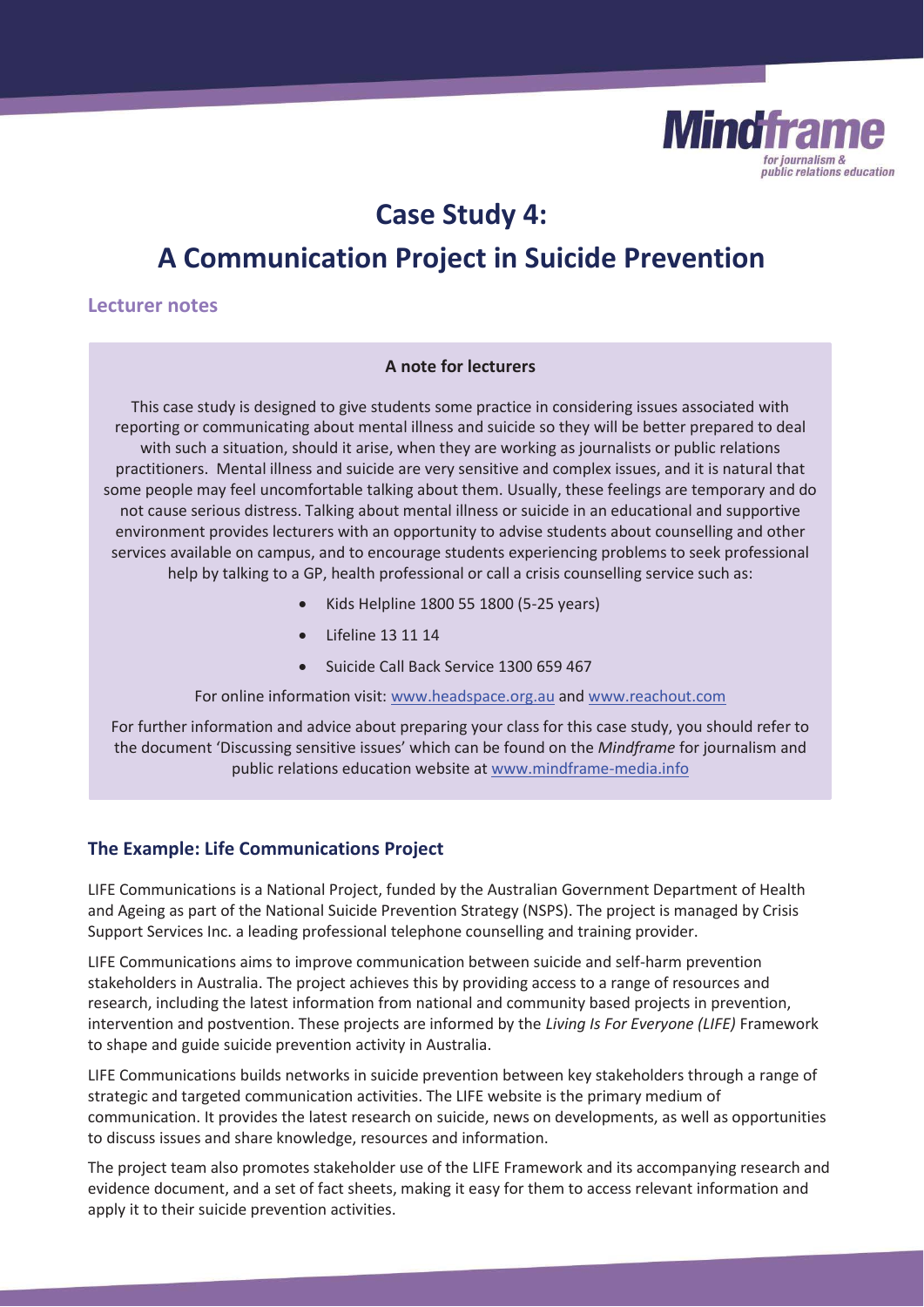

The aims of the LIFE Communications Project are to:

- 1. Provide stakeholders with access to the Living Is For Everyone suite of resources;
- 2. Provide stakeholders with access to the latest information, activities and resources in suicide prevention;
- 3. Provide stakeholders with a vehicle to contribute their learnings and draw on each other's expertise;
- 4. Facilitate clear and effective communication channels across a broad range of suicide prevention stakeholders in Australia.

There is further information about the Life Communications Project in *Handout 4.* 

## **Using the Example**

This case-study will allow students to think about the different communication strategies they might employ to promote a Suicide Prevention Resource to a particular target audience. They will need to work through planning and background research for the project, how to reach the target audience, what communication strategies they will employ, whether they will use media and how they might evaluate outcomes. While exposing students to the key components of developing a project or communication strategy, it will also allow students to explore the particular aspects that make suicide or suicide prevention different to other topics they may need to handle in the future.

There are two options for using this case study:

1. Provide students with *Case Study 4A: Developing a Communication Project about Suicide Prevention*  and ask them to develop a plan based on the project brief and discussion questions provided. They can do this as a small group or individually. As an optional exercise, you can get students to compare and contrast their approach with that of the LIFE Communications Team (outlined in *Handout 4A: The LIFE Communications Project*).

2. Provide students with *Case Study 4B: Analysing a Communication Project about Suicide Prevention* and *Handout 4A: The LIFE Communications Project*. Using the discussion questions provided, students can analyse the approach taken by the LIFE Communications team. This can be done in a small group or individually.

In considering the example and questions, you should refer students to *Issues and Impact: Communicating mental illness and suicide* for an overview of key ethical and public relations issues involved in managing communication about suicide. This resource and further reference materials are available on the *Mindframe* for Universities website (www.mindframe-media.info).

This Case Study can be used as the basis for a class exercise in subjects such as Campaign Strategies, Strategic Project Management and Community Engagement.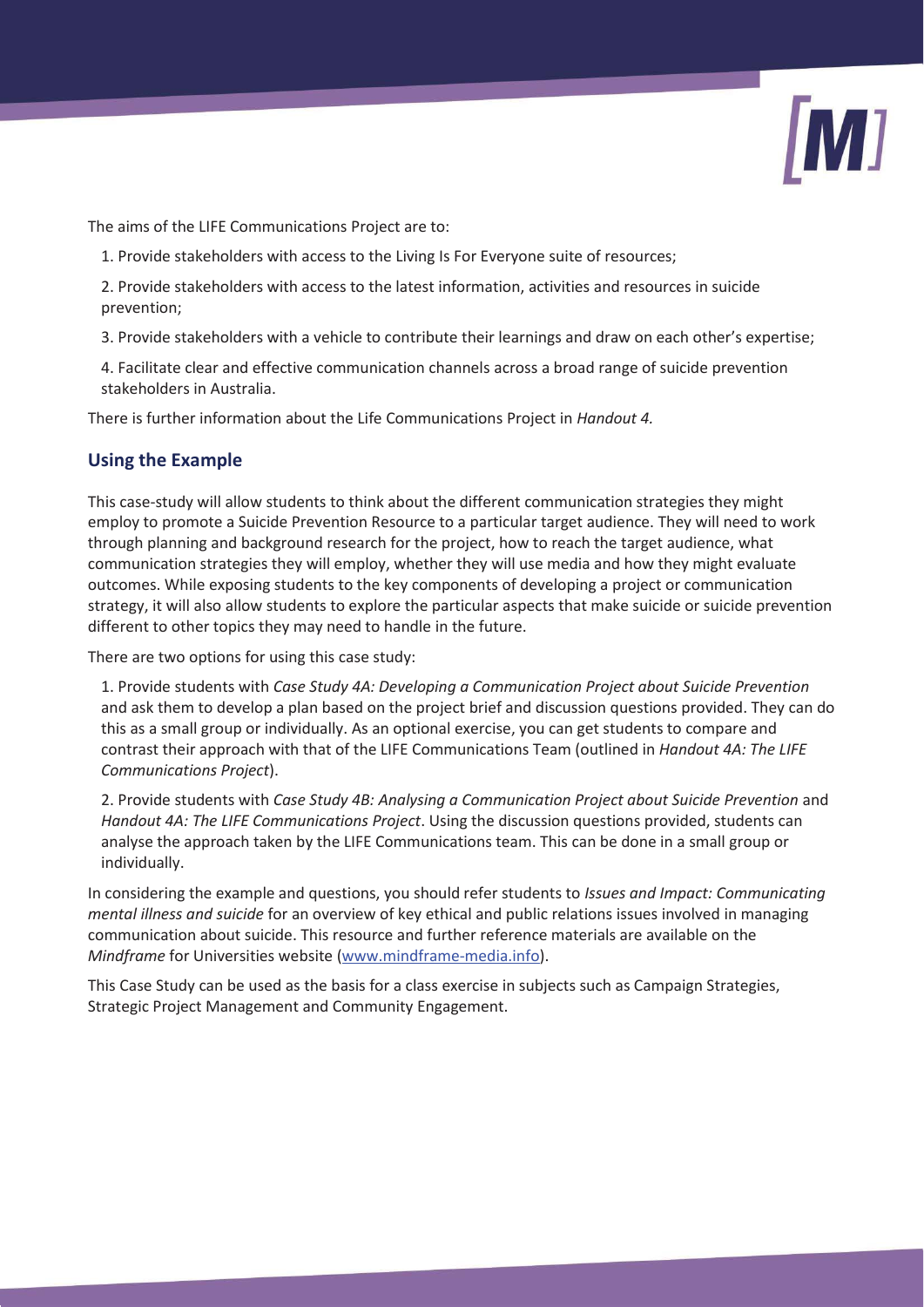

# **Case Study 4A: Developing a Communication Project about Suicide Prevention**

## **The Task**

Provide students with Student Notes for *Case Study 4A: Developing a Communication Project about Suicide Prevention* and get them to work through the discussion questions provided. The questions provide a guide for developing a plan for how students might manage this communication project. You may ask the students to look at all of these questions or a selection only. Below you will find brief lecturer's notes with suggestions about the types of things you may expect to see in a student's answer to each question.

### *Research*

#### **1. Write a situation analysis and develop measurable objectives for the project.**

Students should take the broad aims of the project, provided in the brief, and develop objectives that are measurable – i.e. disseminate 1,000 resources to the target group by a certain date. Refer to Handout 4 for tips on the types of information students are likely to develop.

### **2. Develop a list of people and professionals who may be among the broad target group to receive and use this resource.**

The Primary audience for LIFE Communications are professionals and volunteers who are in a position to help people who are at risk of suicide or self-harm. The target group includes:

- x General Practitioners; allied health professionals (counsellors, nurses, pharmacists, psychologists, social workers etc); Indigenous service providers; health professionals in regional areas; blue collar networks such as trade unions.
- People who undertake community-based suicide prevention activities including health and mental health professionals, non-government organisations, suicide prevention project officers, policy makers, researchers, indigenous community/health workers, people affected by suicide and government agencies.

Other relevant target groups include:

x Coroners, emergency services, funeral director etc; families bereaved by suicide; and media developing stories about suicide or self-harm.

#### **3. How/where might you access these target groups?**

Since the target group for this project is diverse, there are a number of different ways each audience may be reached. Some suggested answers that students may identify are summarised here:

- Many professional groups (e.g. GPs, psychologists, social workers, psychiatrists etc) can be engaged through relevant peak bodies. These peak bodies keep databases of their members and other stakeholders and often communicate with them regularly through newsletters, email alerts, their professional website, conferences and professional development opportunities.
- Once audiences are identified, a database (broken up by subgroup) could be developed for ongoing electronic, print or telephone contact.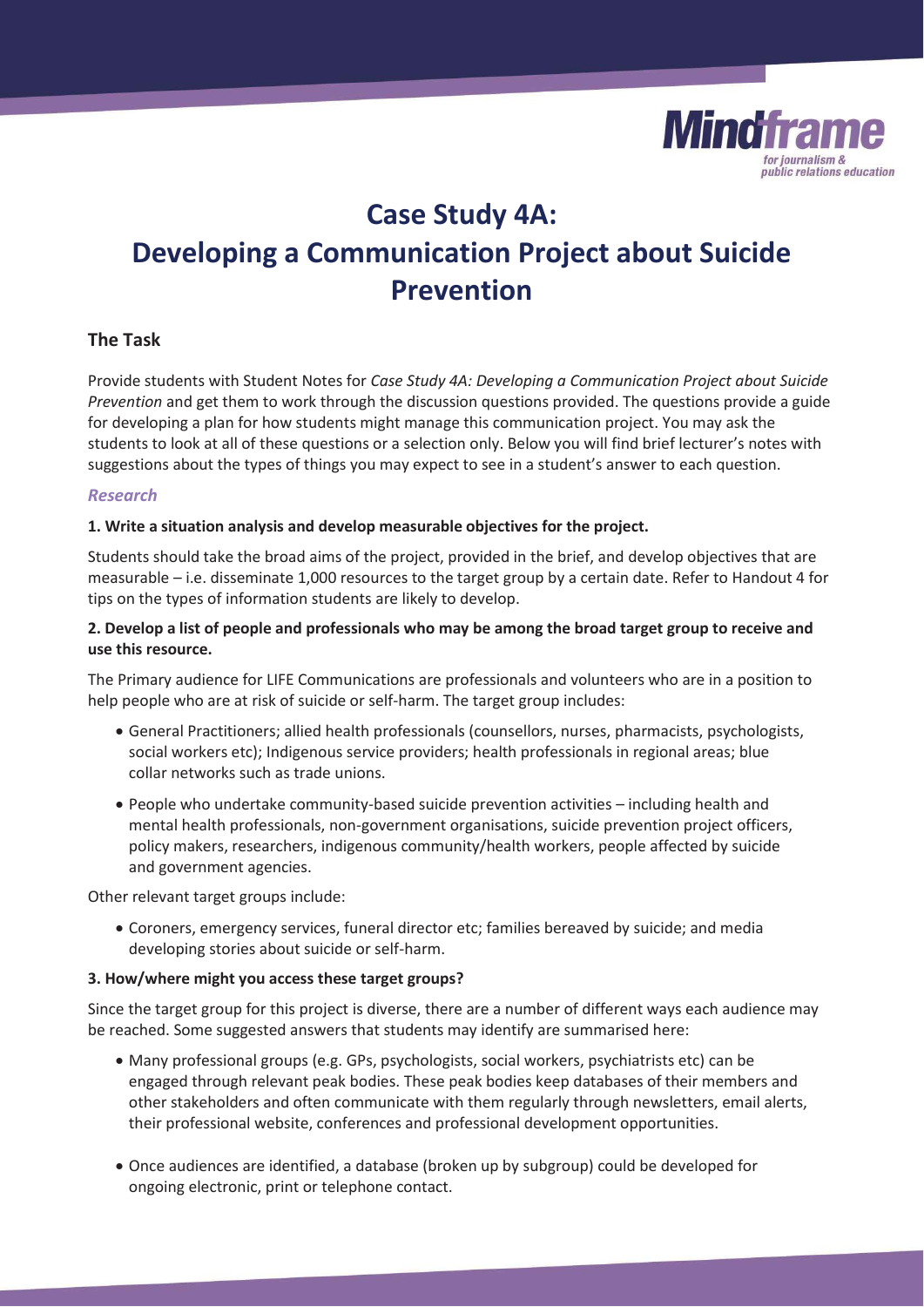![](_page_3_Picture_0.jpeg)

- Look for opportunities to meet face-to-face with target audiences for example, meetings with key stakeholders, state-wide networks etc.
- Creation of a website to provide access to the key documents and other networking opportunities.
- Promotion at conferences through presentations, workshops, trade displays and satchel inserts.
- Media coverage about the project may assist in some areas and with some audiences.
- Host events in state or regional areas for the target audience.

### **4. List the types of research you would need to conduct before developing your communication strategy.**

Students may identify the following:

- Determine current awareness and use of the LIFE Framework and resources;
- Determine how stakeholders prefer to access such information;
- Determine what communication channels are currently being utilised by stakeholders and how successful these are.

#### **5. Develop an evaluation plan, outlining how you will measure the success of your strategy.**

The evaluation plan outlined by students should relate to the aims and objectives of the project. It should provide a structure for planning and monitoring progress and achievements in the implementation of the program objectives. Accordingly, the Framework should be subject to periodic review where the process of implementation may generate learnings or unanticipated events impact on project strategies.

## *Communication Strategy*

## **6. Design a communication strategy for the above brief.**

There are a range of strategies that students could list here. Some brief information about communication strategies from LIFE Communications includes:

1. Website – the Living Is For Everyone website is the main vehicle for communication with the audience and stakeholders;

2. Events and promotions – the LIFE Communications team will be attending events and undertaking other promotional activities at field days and festivals;

3. Media – Press releases and informative resources will be made available for use by members of the media;

4. Direct Mail – LIFE News will be a quarterly Direct Mail piece that will be sent out to willing stakeholders and recipients.

#### **7. List the important aspects regarding communication about suicide that would you need to consider.**

The language used in communication about suicide can contribute to it being presented as glamorous, normal or as an option for dealing with problems. It is important to avoid using language which suggests that suicide was a desirable outcome. For example the term 'took his life' or simply 'died by suicide' can be used instead of 'successful suicide'. Similarly, 'attempt on their own life' or ' suicide attempt' can be used instead of 'unsuccessful suicide attempt '.

It is important that you are familiar with current 'best-practice' in terms of talking about suicide, particularly if using the media as a forum for that discussion. All communication, including media releases, brochures, ministerials, speeches, presentations, website documents and reports should comply with best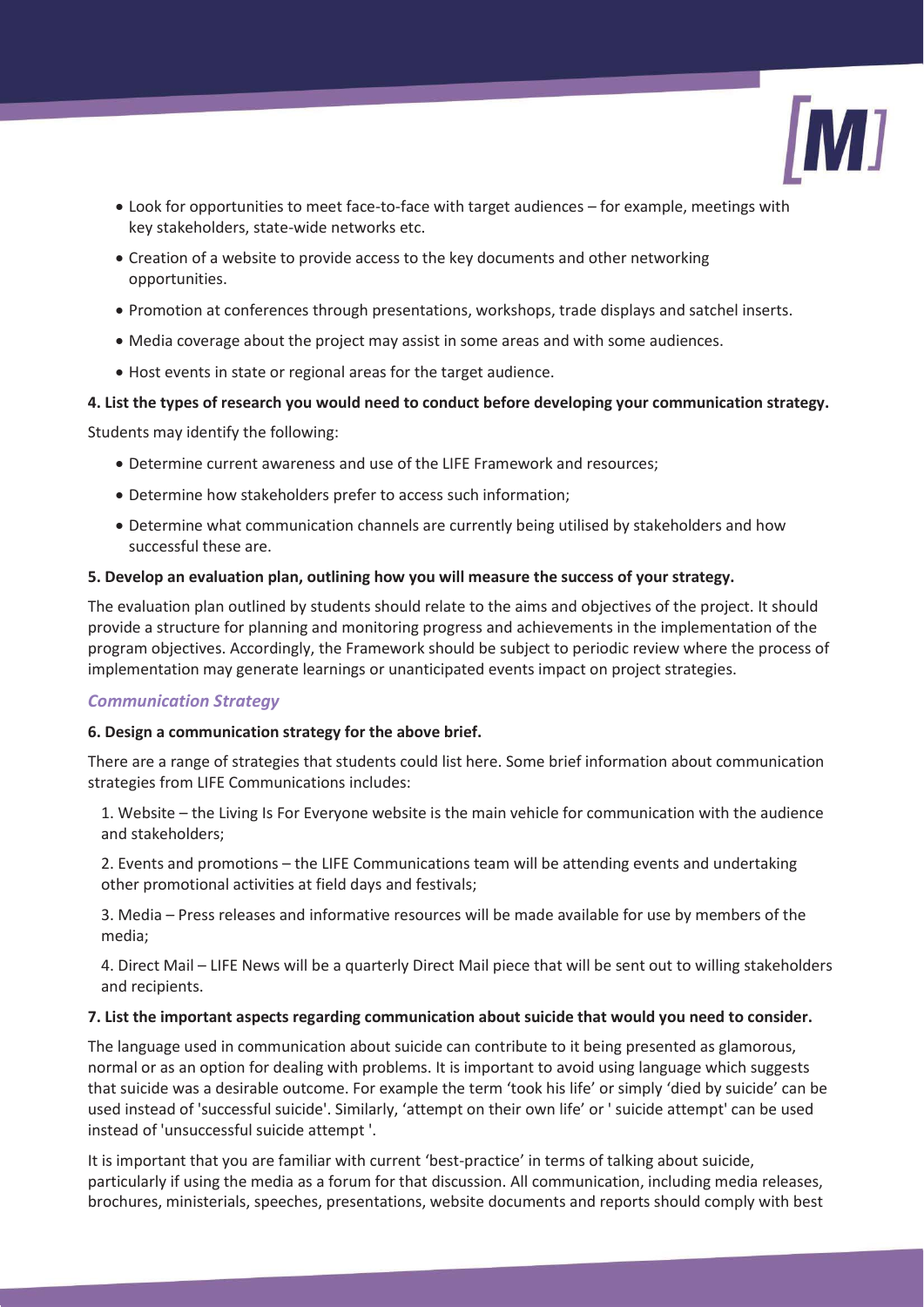![](_page_4_Picture_0.jpeg)

practice standards. It is important to be mindful of the use of appropriate language in all situations and contexts. For example, more and more often information is transferred verbally via telephone and consideration must be given to expression of ideas and language in this context as well.

Research shows that detailed description or images of the method or location of a suicide has been linked in some cases to further suicides using the same method or at the same location. This has implications for choices regarding communication about the detail of a suicide. It may also impact on your choice of images or angle for a campaign or communication strategy.

It is important as a public relations practitioner to use reliable sources to get accurate facts, statistics and information. Contacting experts in the field will assist with accurate interpretation of statistics and placing situations or campaigns in context.

#### **8. Develop some key messages for your communication strategy.**

The messages developed by students will relate to their specific plan. The messages from the LIFE Communications project are related to the dissemination of the LIFE Framework:

- Download or order a hard copy of the LIFE Framework through www.livingisforeveryone.com.au;
- Sign up to receive LIFE News to keep up-to-date with suicide prevention in Australia;
- Find information, discuss issues and engage with people at www.livingisforeveryone.com.au;
- It's important to base your suicide prevention activities on evidence. Visit the LIFE library to access the latest research.

#### **9. Develop a list of tactics you might employ to achieve your objectives.**

A list of tactics are provided in *Handout 4*. Students may come up with additional tactics for the project.

#### **10. Consider how you may adapt your approach to target a specific audience (for example, Indigenous health worker, school teachers, rural health workers etc).**

- You would need to tailor your preliminary research to these target groups to determine how their needs may differ based on issues such as access to technology, cultural context, differing needs of clients.
- This information would then need to be considered in all aspects of planning for the project.

#### *Using the media*

#### **11. In what circumstances might you engage the media during this project?**

Students may identify the following:

- To launch the new resources and website;
- To promote appropriate discussion of suicide prevention perhaps in association with world suicide prevention day;
- To counter other negative or inaccurate media about suicide prevention;
- To promote the resources to target groups that may not be easily accessed through other mechanisms.

*Note – given the potential problems associated with the portrayal of suicide in the media, this medium should be used with caution. Given most of the target groups are accessed through other channels, media engagement would be minimal in a project such as this.*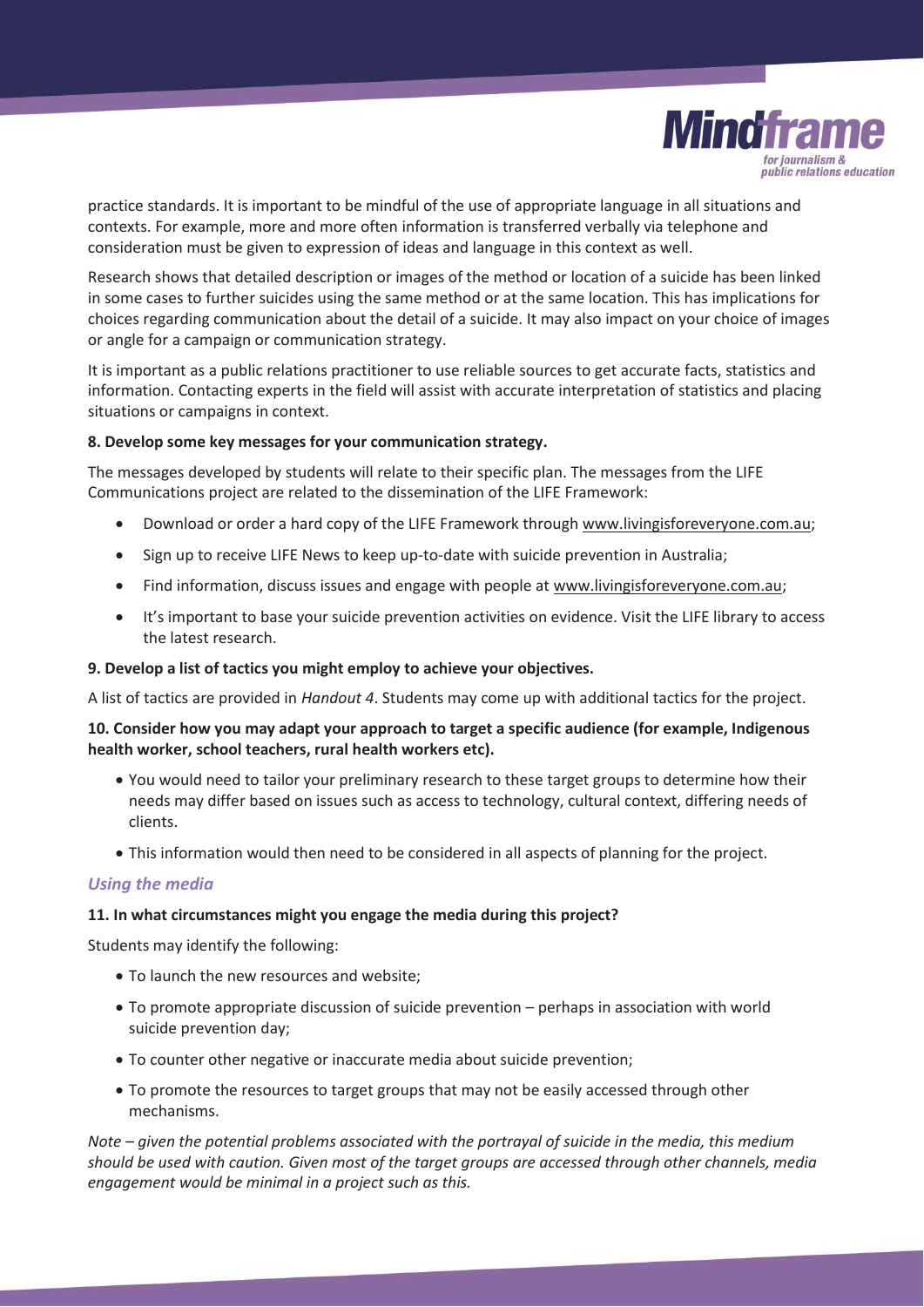![](_page_5_Picture_0.jpeg)

#### **12. How might you use the media as part of your communication strategy?**

Media conference, media release, articles and features, one to one briefings, interviews, background briefing materials, video news releases, website, email, photography.

#### **13. What issues will you need to consider if using the media as part of your communication strategy?**

Australian and international research shows that reporting and portrayal of suicide in the media can have an impact on vulnerable people. Studies have found that the way suicide is portrayed in the media has the potential to influence rates of suicide in the community. This is not to say that suicide should never be discussed, but that care should be taken to report the issues in a sensitive way and to ensure that accurate information is given.

Media codes of practice state that, in general, suicides will not be reported. However, a death will often be reported if it is considered to be 'in the public interest'. This might include the death of a prominent person, a death in a public place, or a death that is in some way related to other political or social issues, such as a death in custody.

## **OPTIONAL TASK**

Once students have worked through the discussion questions above, provide them with *Handout 4A: The Life Communications Project* and ask them to compare and contrast their approach with that taken by the project team.

Some further discussion questions might include:

- 1. In what ways did your plans differ from that taken in the actual project?
- 2. Were you surprised by any of the strategies employed by the project team?
- 3. What did you learn from looking at the project summary?
- 4. Were there things about suicide prevention you picked up through reading about the project?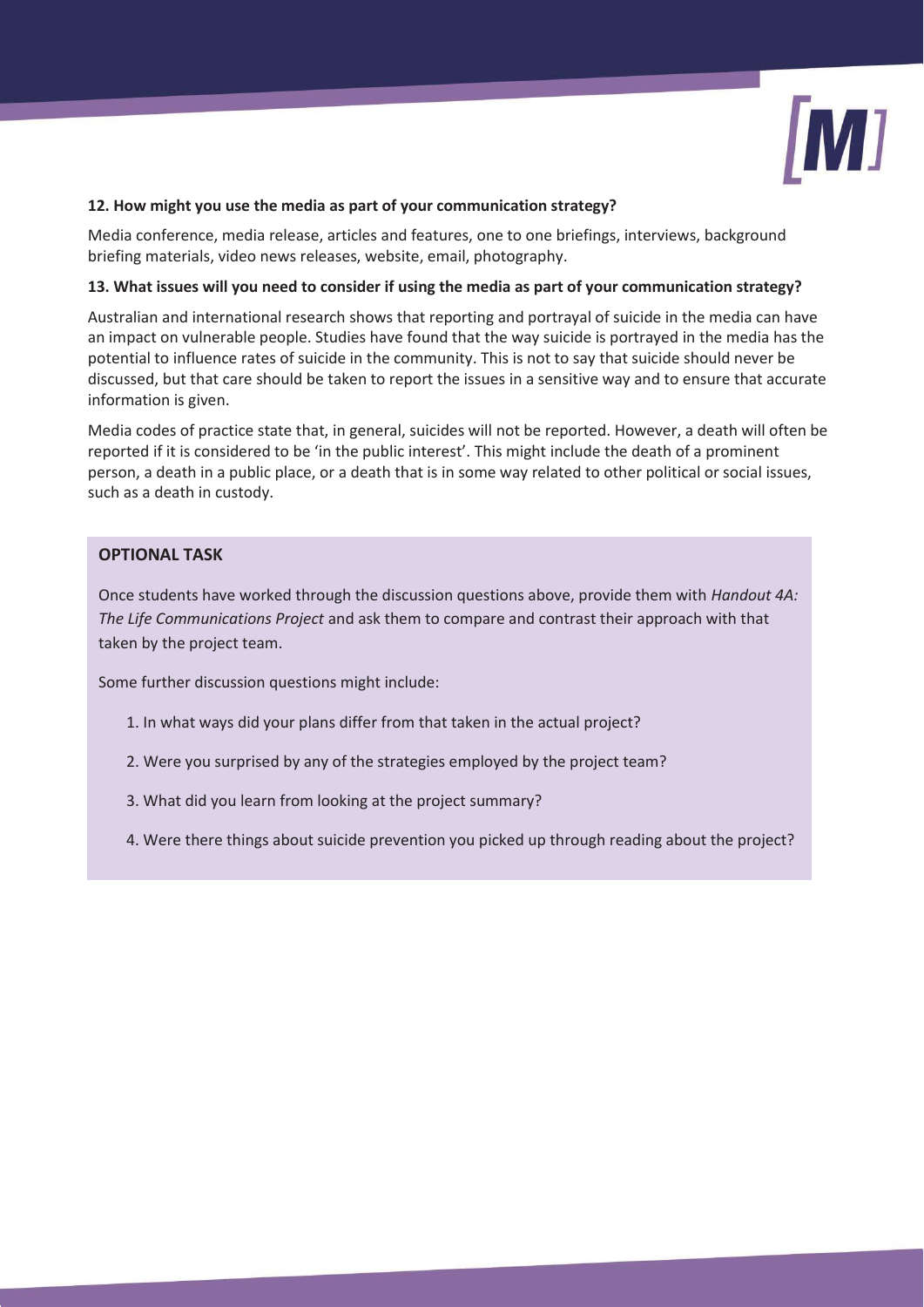![](_page_6_Picture_0.jpeg)

# **Case Study 4B** : **Analysing a Communication Project about Suicide Prevention**

## **The Task**

Provide students with Student Notes for *Case Study 4B: Analysing a Communication Project about Suicide Prevention* as well a*s Handout A: The Life Communications Project* and get them to work through the discussion questions provided. The questions provide a guide for analysing the LIFE Communications project, asking students to consider both public relations skills and the specific suicide prevention focus. You may ask the students to look at all of these questions or a selection only.

#### *Research*

- Is there evidence of adequate formal or informal research?
- Did research identify who the key publics or audiences would be?
- Would you have used any other research methods?
- Was there evidence that the need of the client, the challenges it faced and the social, political, legal, cultural and ethical environment were taken into consideration?

#### *Planning*

- Were the goals and objectives clearly stated?
- How measurable and achievable are the objectives?
- Was the strategy for engaging with key audiences clearly articulated?
- How were the strategies directed to specific publics?
- Did the strategy promote mutual benefit for both the client and the key publics?
- Could more effective strategies have been used?
- Did the strategies overlook key interests of some of the targeted publics?
- Were the timing and available resources adequate for this project?

#### *Media*

- In what circumstances did the project use the mass media?
- Would you have engaged the mass media differently? Why or why not?
- Was their evidence that media strategies incorporated understanding of the sensitivities involved in discussing suicide in the media?

#### *Ethics*

- Were the strategies used consistent with ethical practice?
- Were the tactics and messages employed consistent with responsible and appropriate communication about suicide?